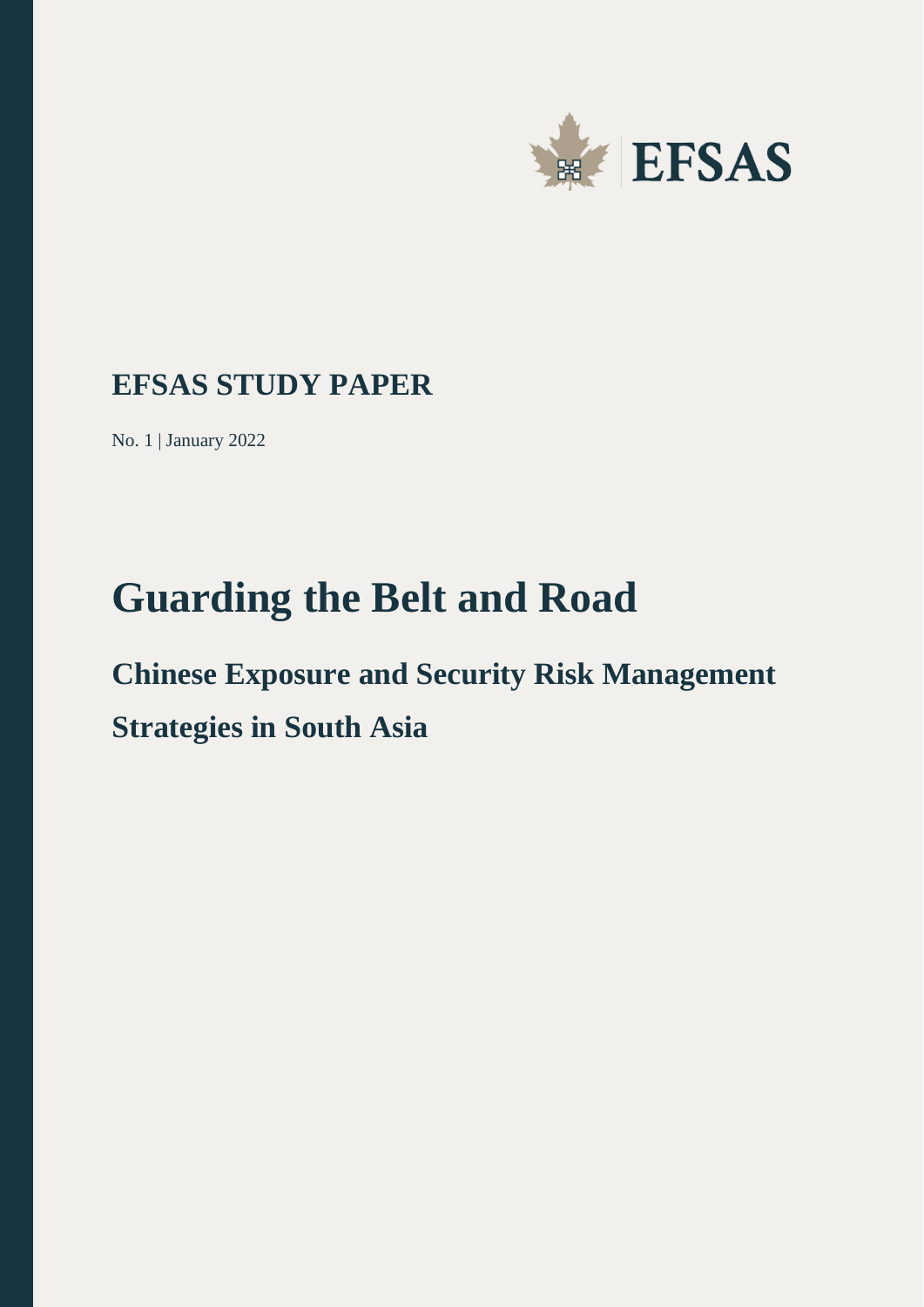### **Guarding the Belt and Road: Chinese Exposure and Security Risk Management Strategies in South Asia**

#### **Introduction**

The Belt and Road Initiative (BRI), formerly known as the *'One Belt, One Road'* initiative, was announced by the Chinese President Xi Jinping in 2013. China has thus far framed the BRI as a politically neutral and development-focused endeavor that does not seek to interfere in the domestic affairs of recipient countries. Regarding the BRI, Xi has stressed that *"all countries should respect each other's sovereignty, dignity and territorial integrity, each other's development paths and social systems, and each other's core interests and major concerns"* (quoted in OECD, 2018). This focus on political non-interference positions the BRI in opposition to development aid provided by organizations such as the World Bank, the IMF, as well as Western governments, making BRI investment particularly interesting for countries with questionable human rights records.

The reception of the BRI has been ambiguous. By early 2021, 139 countries have become formally associated with the BRI, accounting for 40% of the global GDP, with the number of de-facto participants likely to be even higher (Sacks, 2021). Chinese foreign direct investment (FDI) through the BRI has been particularly pronounced in developing economies in South- and Southeast Asia as well as throughout Africa. The BRI's investment focus on developing economies has evoked skepticism concerning China's true intentions. In a piece for the Australian Lowy Institute, Anthony Kleven (2019) contended that China's investment focus on resource-rich but cash-strapped economies in Africa *"exhibits a pattern of exploitation and one-sidedness akin to the former colonialism of Western powers".* In South Asia and India in particular, China is accused of seeking to transform its infrastructure investments into military bases to encircle India (Hassan, 2019). The BRI, it is implied, carries a distinct security dimension that seeks to expand China's global influence.

While understandings of the BRI's security dimensions diverge, a frequently ignored analytical component is how economic expansion through the BRI exposes Chinese investments and workers to political volatility elsewhere. The vast majority of BRI-associated projects are controlled by Chinese State-owned enterprises (SOEs) that almost exclusively employ Chinese workers. This has resulted in a dramatic increase in the presence of Chinese workers abroad, with almost 200,000 Chinese workers working in Africa alone (China Africa Research Initiative. n.d.). The concentration of BRI projects in developing economies frequently exposes Chinese workers to high levels of personal risk. In Pakistan, for instance, Chinese workers have emerged as targets for militant groups opposing the construction of the China-Pakistan Economic Corridor (CPEC). In Myanmar, pro-democracy protesters attacked Chinese nationals and businesses following the 2021 coup d'état after the Burmese military, also known as Tatmadaw, used China-supplied drones against protesters (Funaoile, Bermudez Jr., & Kurata, 2021). Another complicating factor in many BRI recipient States is the growing presence of Chinese private security contractors (PSCs) (Legerda & Nouwens, 2018). The often poorly defined mandates of PSCs have led to clashes between Chinese PSCs and local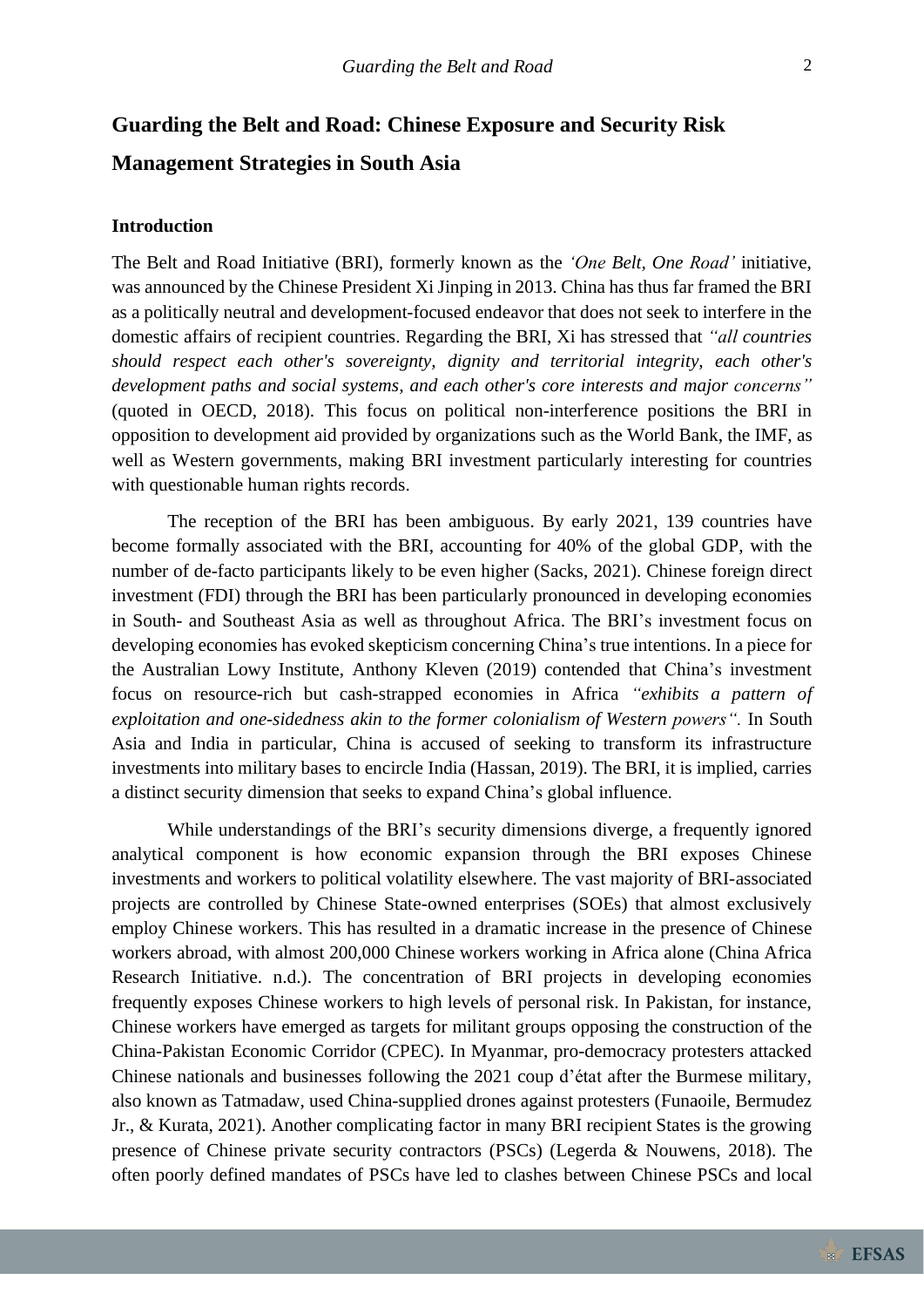populations, undermining the public support for Chinese investments (Nantulya, 2020). China's growing global economic presence through the BRI has thus been accompanied by new security challenges that require Beijing to develop risk management strategies.

This paper discusses the Chinese framework(s) for security risk management in Beijing's BRI projects in South Asia. Following a brief discussion of the most influential BRI projects in the region, the paper examines how China's growing presence in South Asia is accompanied by a growing exposure to political insecurity elsewhere, most notably in Myanmar and Pakistan. Finding that China has responded to these security challenges with a pragmatic approach, the paper concludes that an expanding security presence of China in South Asia may be an inevitable byproduct of the BRI even if China would want the world to believe that it is not an original objective of it.

#### **The BRI in South Asia: projects and concerns**

South Asia has developed into one of the BRI's most pivotal investment spaces. The announcement of the BRI in 2013 has had a highly stimulating impact on Chinese FDI in South Asia, specifically in the energy and transport sector (see Table 1 below).

| Country       | 2005-2013 | 2013-2020 | Largest investment sectors (in US\$ billion)                                       |
|---------------|-----------|-----------|------------------------------------------------------------------------------------|
| Bangladesh    | 3.77      | 26.14     | Energy $(11.23)$ , transport $(8.13)$                                              |
| <b>Bhutan</b> | n.a.      | n.a.      | n.a.                                                                               |
| India         | 16.17     | 21.09     | Energy $(5.95)$ , metals $(1.55)$                                                  |
| Maldives      | n.a.      | 1.23      | Transport $(0.8)$ , real estate $(0.43)$                                           |
| Myanmar       | 4.48      | 5.7       | Energy $(3)$ , transport $(1.39)$                                                  |
| Pakistan      | 10.94     | 49.68     | Energy $(36.7)$ , transport $(10.63)$                                              |
| Sri Lanka     | 7.33      | 9.93      | Transport $(4.07)$ , real estate $(2.3)$                                           |
| <b>Total</b>  | 42.69     | 113.77    | Energy $(56.88)$ , transport $(25.02)$ , real estate<br>$(2.73)$ , metals $(1.55)$ |

Table 1. Chinese investment in selected South Asian countries in US\$ billion, 2005-2020.

Source: China Global Investment Tracker (n.d.)

The investment concentration in these two sectors in particular illustrates South Asia's continued struggle with underdeveloped and underfunded public infrastructure systems that reduce regional trade connectivity (De, 2014). Energy shortages also undermine growth opportunities, with distortions in the power sector costing Bangladesh, India, and Pakistan between 4% and 7% of their respective annual GDPs (Aziz & Ahmad, 2015; Zhang, 2019). The investment of Chinese SOEs in the South Asian real estate market capitalizes on the dramatic surge in urban land prices, a result of South Asia's demographic trajectory and restrictive urban housing and zoning policies (Banerjee & Duflo, 2019). The expanding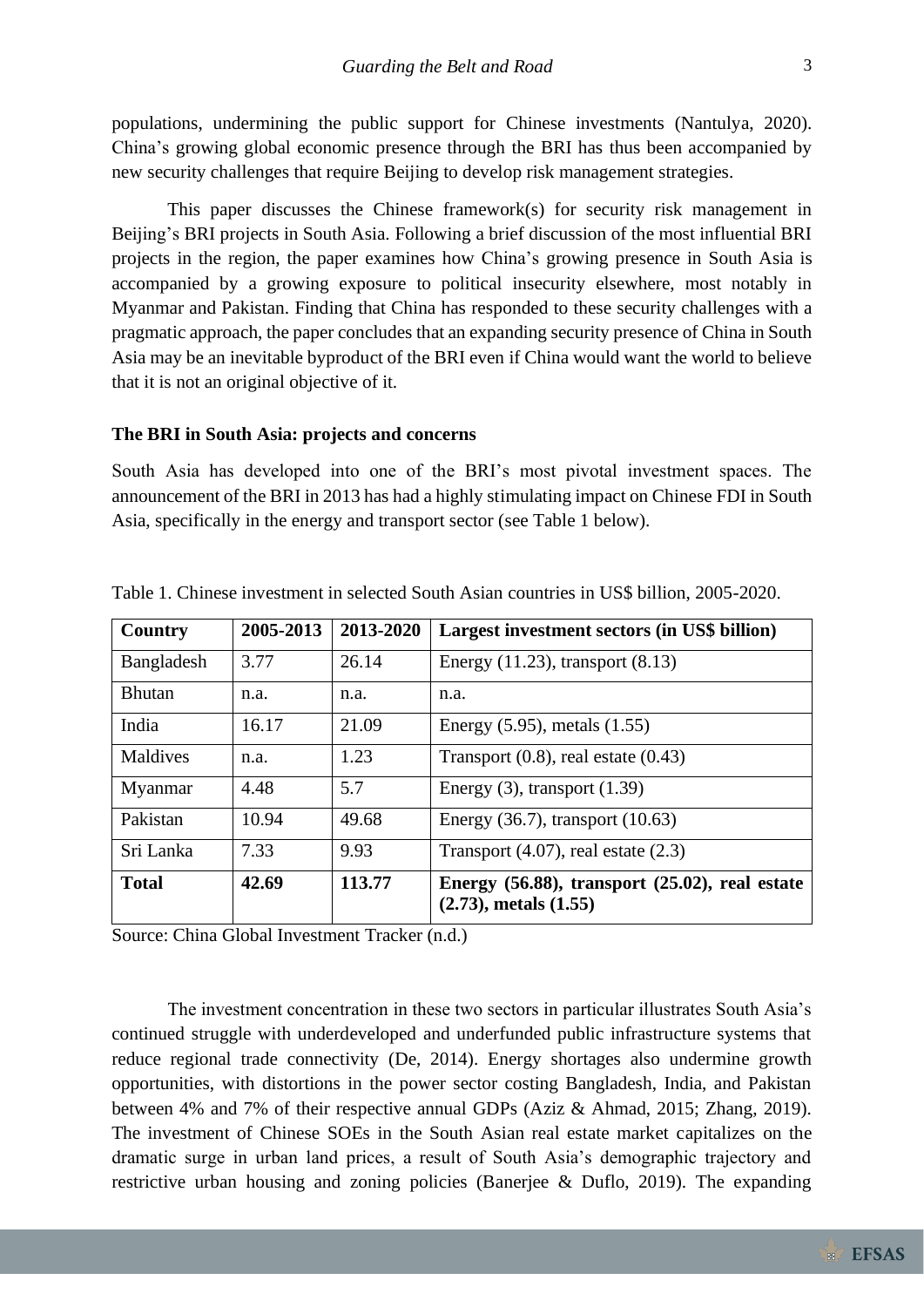regional demand for adequate public infrastructure consequently allows Chinese SOEs to directly respond to market demands that exist irrespective of the presence (or absence) of Chinese investment. As such, Chinese economic expansion through the BRI responds to investment shortcomings that continue to plague South Asia today.

Table 1 further indicates that Chinese investment behavior in South Asia is not homogenous – rather, different countries have engaged with Chinese investments to differing extents. FDI has specifically expanded in Bangladesh and Pakistan while only marginally soaring in Myanmar and Sri Lanka. Despite the strained ties between Beijing and New Delhi, India too has remained a major destination for Chinese FDI. China's growing investment in Bangladesh, Myanmar, and Pakistan embodies China's comparatively close politico-economic ties with these countries. Since 2000, these three actors have also been by far the largest export markets for China's growing arms industrial sector (see Table 2 below).

| <b>Destination</b> | Total value of arms exports in million<br>US\$ |
|--------------------|------------------------------------------------|
| Pakistan           | 8777                                           |
| Bangladesh         | 2886                                           |
| Myanmar            | 1699                                           |
| Algeria            | 1024                                           |
| Venezuela          | 629                                            |

Table 2. Top five destinations of Chinese arms exports, 2000-2020.

Source: Stockholm International Peace Research Institute (2021)

BRI investment has thus been specifically concentrated in countries that China has had comparatively close relations with prior to the BRI. This does not come as a surprise given that countries with higher degrees of previous engagement are more likely to be receptive towards a growing Chinese economic presence in the future, making use of the communication channels that have been established previously. Within South Asia, then, some countries are slightly more essential to Chinese FDI than others.

The BRI possesses both a continental and a maritime connectivity component and South Asia is key for both. Three continental corridors running through South Asia are part of the BRI's *'Belt'* and are designed to connect China's comparatively isolated inland regions to global markets via China-funded port projects that constitute part of the BRI's *'Maritime Silk Road'*. The biggest corridor linking the continental belt to the maritime road is CPEC, connecting Xinjiang in western China to a deep-water port in the Pakistani city of Gwadar. Gwadar lays adjacent to the Arabian Sea and in close proximity to the Strait of Hormuz, a waterway that is key for the supply of Middle Eastern energy resources to global markets. A full completion of the port in Gwadar, in combination with a completion of associated pipelines and connectivity networks, would allow China to directly transport energy resources from the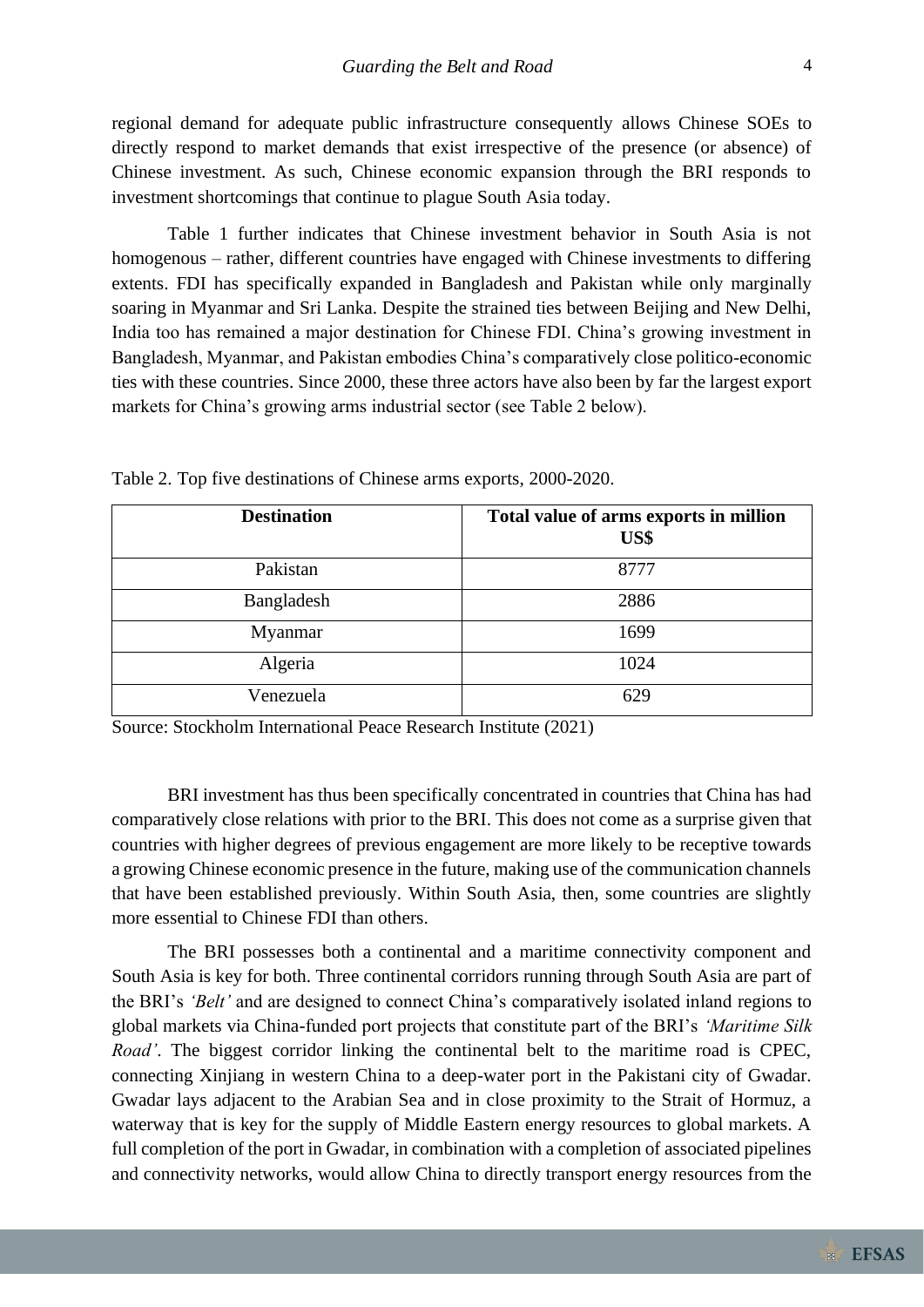Middle East to western China, reducing the dependence on the maritime transport route. Valued at a total of 70 billion US\$, CPEC is the BRI's flagship project in South Asia (Notezai, What Happened to the China-Pakistan Economic Corridor? , 2021). The intent to shorten transport times and reduce the dependency on maritime choke points that China has comparatively little control over, most notably the Strait of Malacca, also seems to motivate Beijing's investment in the China-Myanmar Economic Corridor (CMEC). CMEC connects the city of Kunming in China's southern Yunnan Province to the Bay of Bengal via a China-funded port in Kyaukpyu, Myanmar. As is the case in Xinjiang, this enhances the access Yunnan Province has to global import and export markets, thereby deepening its integration into global supply and value chains. CMEC and CPEC consequently reconfigure the global connectivity of China's inland regions (see Map 1 below).





Notably less influential in what Mayer and Zhang (2019) have conceptualized as the *'corridorization'* of South Asia has been BCIMEC (Bangladesh-China-India-Myanmar Economic Corridor). Kunming has been designed to serve as the Chinese component of BCIMEC, with BCIMEC running through Kyaukpyu, Sonadia in Bangladesh, and Kolkata in India (Yhome, 2017). The development of BCIMEC has been hampered by the strained relations between India and China as well as the relations between Bangladesh and Myanmar, hampered by the movement of Rohingya refugees to Bangladesh (Anwar, 2020). The relative

Source: Gordon, Tong & Anderson (2020)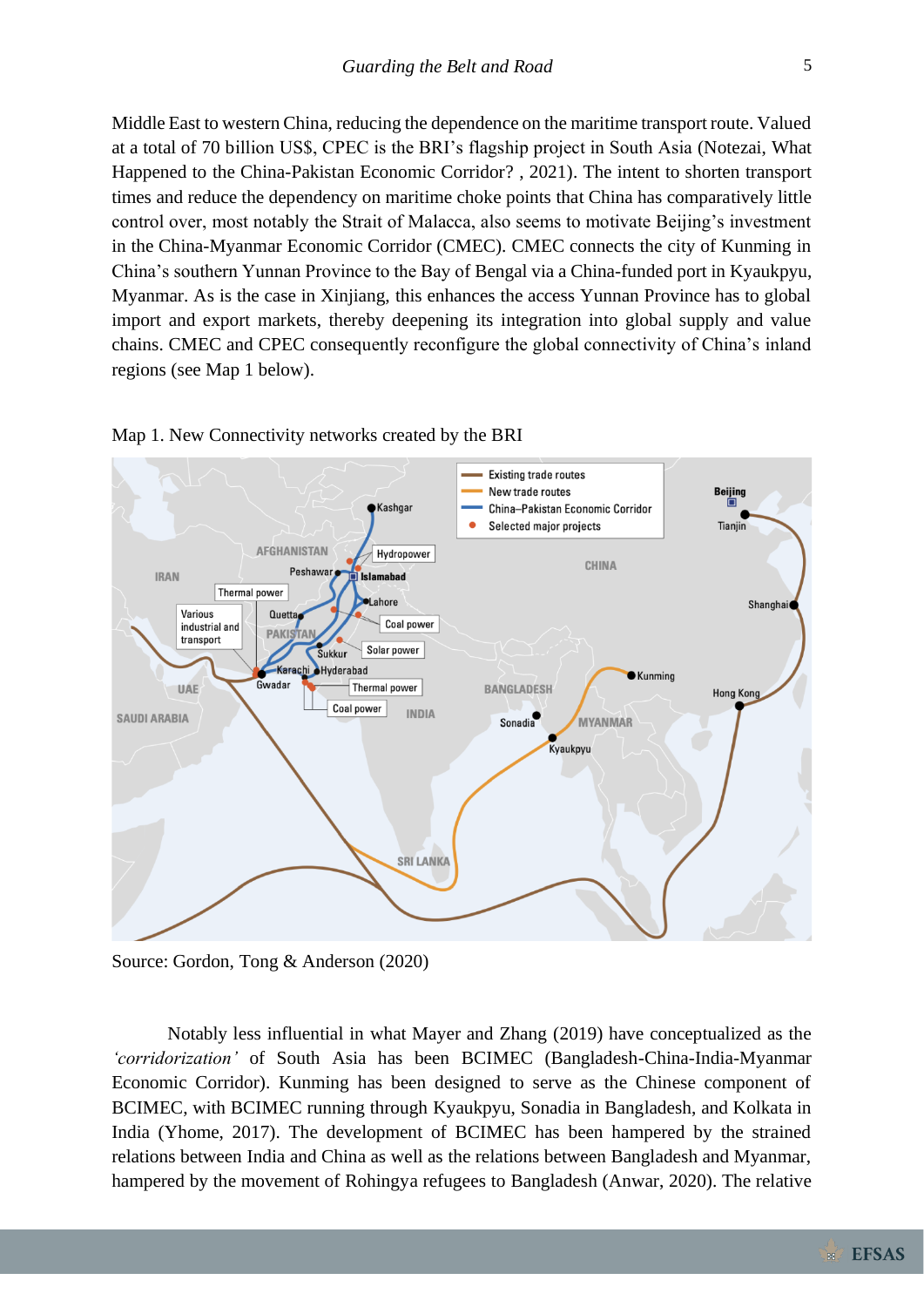failure of BCIMEC indicates that BRI investments are not linear processes but are shaped by the relations between recipient countries and China as well as the bilateral ties between varying recipient countries.

In their respective domestic contexts, South Asian BRI projects have not been without controversy. China has frequently been accused of engaging in *'dept-trap diplomacy'*, seeking to engulf recipient countries in sovereign debt that small countries are incapable of servicing. The takeover of the Chinese-funded port in Hambantota in Sri Lanka by a Chinese SOE is often used as an exemplification, seemingly embodying China's intent to create unsustainable debt structures and ultimately take control over investments, perhaps with the motivation to utilize them as military outposts in the future (Kanwal, 2018). In addition to untransparent financing practices, Chinese investments have also been criticized for threatening ecological diversity and undermining local livelihoods by prioritizing Chinese workers and Chinese suppliers (Pal, 2021). Support for the BRI in recipient States is consequently not universal and may shift over time.

The financial volume of China's BRI investments in South Asia and the centrality of South Asia's geographical proximity to inland regions in China ultimately attributes South Asia and South Asian actors a key role in the long-term success of the BRI. The BRI is notably not necessarily a zero-sum game: Chinese investments can yield long-term benefits for the populations of countries that have thus far struggled to secure international investment. At the same time, the BRI is not an altruistic campaign by China: while seeking to project an image of Beijing as benevolent, the prioritized usage of Chinese SOEs also makes the BRI a marketfinding endeavor. In total, Chinese SOEs contract more than half of all BRI projects in number and more than 70% in project value (Zhang & Yin, 2019). Regardless of how China's growing presence in the region is ultimately interpreted, the presence is undeniably expanding. This increasingly inserts China into the domestic politics of South Asian countries.

#### **Chinese exposure and risk management strategies**

Political and economic expansion has historically been a double-edged sword for any expanding power. Material, political and territorial expansion for the European empires of the past allowed them to amass immense wealth and expand their project power capacities on a global level. Expansion concurrently expanded the political issues and threats these political actors had to address, including the threat to nationals and assets located abroad. The emergence of new issues and dynamic threats can subsequently be viewed as an inevitable byproduct of expansion and expansionism, regardless of how benevolent this expansionism may be (or may be portrayed to be). For China, Xi's announcement of the BRI translates into the implicit revocation of the so-called *'24-character strategy'* formulated by Deng Xiaoping. Deng, who rose to power following the death of Mao Zedong in 1976, initiated China's Reform Era and famously stated that China was to rise if it was to *"[o]bserve calmly; secure our position; cope with affairs calmly; hide our capacities and bide our time; be good at maintaining a low profile; and never claim leadership"* (quoted in Latham, 2020). The reign of Xi and especially the BRI embody the end of Deng's dogma: through the BRI, China has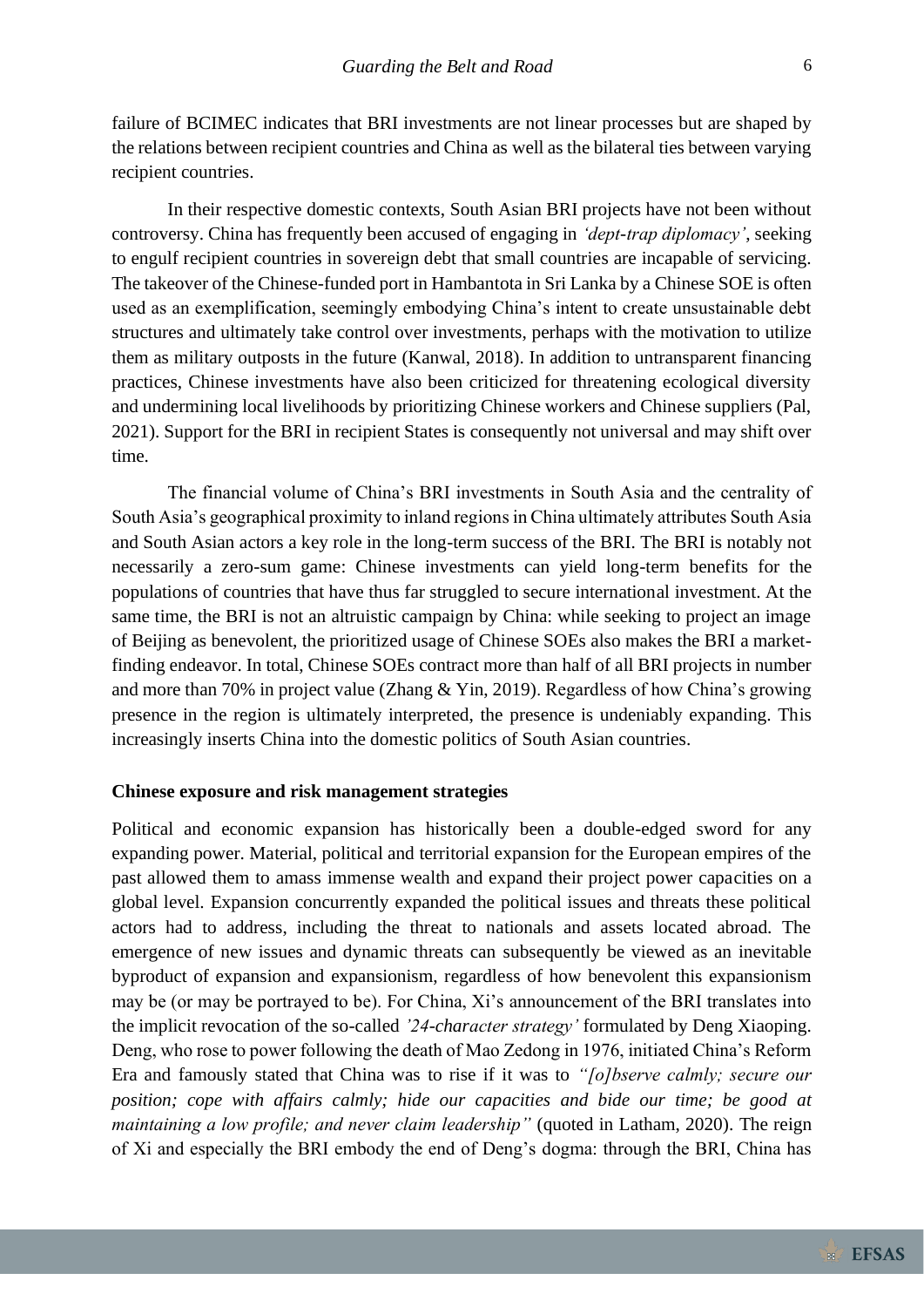begun to actively claim leadership. In Myanmar and Pakistan, this newly acquired mantle of leadership comes with its own complications.

Due to its involvement in CMEC and its potential role in BCIMEC, Myanmar occupies a central role in China's BRI structure in South Asia. The bilateral relations between both countries have historically been complicated as China has often played an active role in Burmese domestic politics. After what was then called Burma attained independence from Great Britain in 1948, the Chinese Communist Party (CCP) of Mao lent significant political and strategic support to the Communist Party of Burma (CPB) throughout much of the 1950s, 1960s, and 1970s, enabling the CPB to maintain insurgencies against both civilian and military governments in Myanmar (Ramachandran, 2021). Besides this ideological element of exporting communist revolutions throughout Asia, China has also supplied arms to ethnic armed groups in Myanmar, especially along the Burmese-Sino border, which has contributed to an institutionalized anti-Chinese sentiment in the Tatmadaw (Yhome, Understanding China's response to ethnic conflicts in Myanmar , 2019). China's historical involvement in the country has thus complicated China's role in Myanmar as anti-Chinese sentiment has remained pervasive throughout large parts of Burmese society (Zin, 2012).

Under Deng and his successors, China has adopted a strategy that has been characterized by flexibility rather than ideological discipline and alignment. China improved its ties with various factions within Myanmar throughout the 1980s and 1990s (Than, 2003) and also enjoyed close ties with the quasi-democratic government of Aung San Suu Kyi, who served as the chairperson of the National League of Democracy (NLD) and was Myanmar's de-facto leader between 2016 and 2021. The Kyi government played an active role in making Myanmar a primary recipient of BRI investment. Myanmar's approach towards the BRI in its initial phases embodied the ambiguous nature of the relations between Naypyidaw and Beijing: while Myanmar's economic isolation meant that it economically largely relied on Chinese investments, these investments were not necessarily welcomed by either the population or the Tatmadaw due to the prevalence of anti-Chinese sentiments and suspicions (Myers, 2020). Yet, the relatively positive working relationship between China and the NLD ensured a degree of stability that was pivotal to ensure the rollout of Chinese investments and the protection of Chinese workers.

Beijing's reaction to the 2021 military coup in Myanmar indicates that pragmatism defines its contemporary risk management strategy in the country. Despite its comparatively close relations with the NLD, China refused to condemn the coup that toppled the NLD, describing it as a *'cabinet reshuffle'* (The Straits Times, 2021). In the face of opposition from Western countries as well other Asian actors, China's tacit political support for the Tatmadaw provided the junta with access to arms, funding, and some level of de-facto legitimacy (Myers, China Is Hedging Its Bets in Myanmar , 2021). China's implicit support for a political actor that has been historically often opposed to China illustrates that Beijing has adapted its policies and shifted its support based on a pragmatic reading of the situation on the ground. For China, the paramount interest in Myanmar following the coup was and is the security of Chinese investments and Chinese nationals currently present in the country. Concerns for their security are likely exacerbated by Myanmar's long history of anti-Chinese violence and anti-Chinese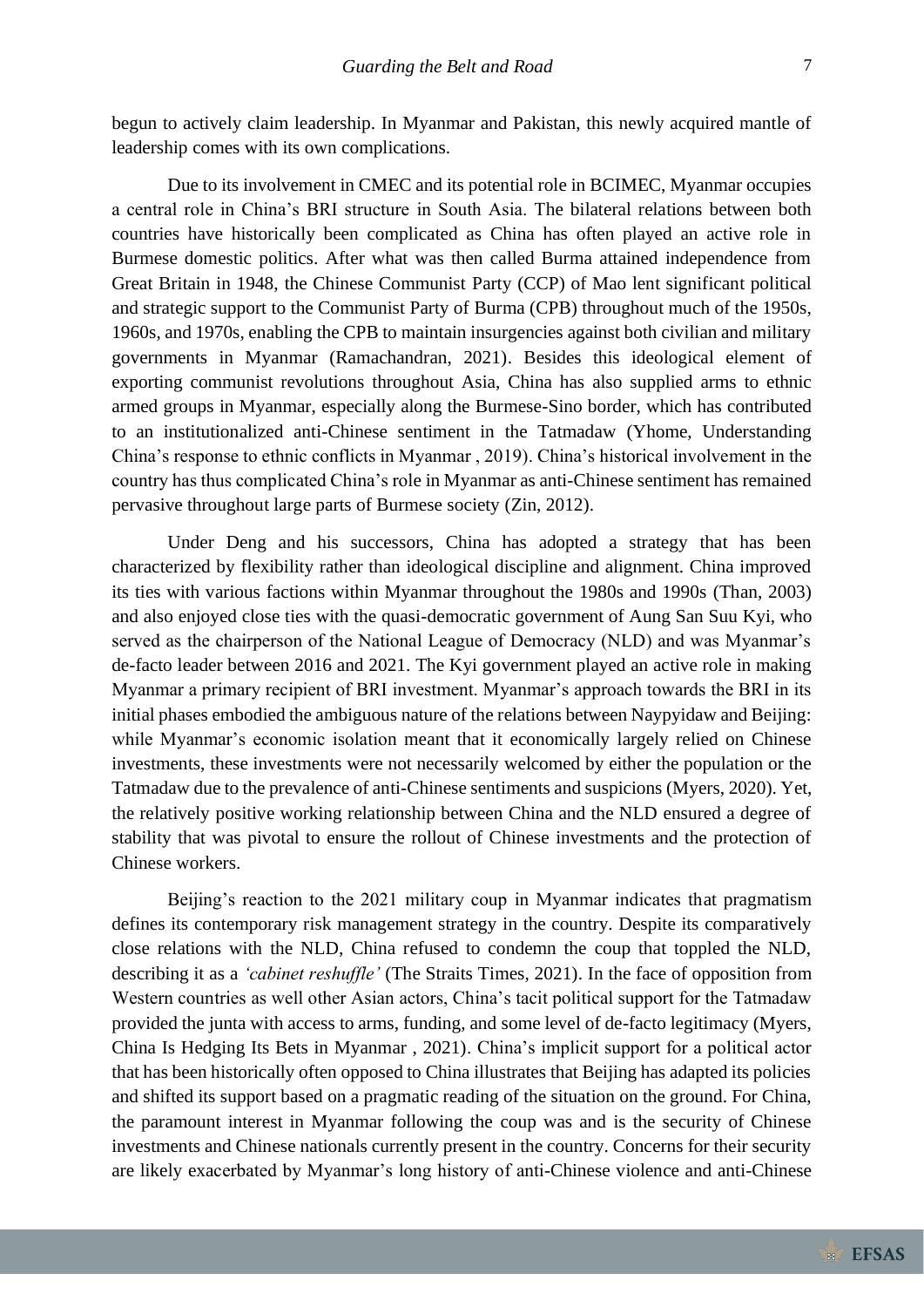pogroms. The attacks of pro-democracy protesters on Chinese nationals and businesses in the months following the coup were one of the main motivations for the military imposing martial law in Yangon in March 2021 (South China Morning Post, 2021), indicating China's political leverage over the Tatmadaw. China is likely to support the Tatmadaw for as long as the Army is the political force most likely to be capable of protecting Chinese assets in the country. This pragmatic orientation in policymaking translates into a willingness to legitimize and support groups that engage in human rights abuses as long as these factions can provide more security to Chinese investments than other groups. The prevalence of pragmatism, however, also means that Chinese backing may shift over time. China's growing involvement in these domestic processes does not just enhance public opposition to China's economic role in the country but also threatens the possibility of finding solutions to the political conflicts shaking Myanmar today.

It is notable here that Chinese security risk management responses have thus far made use of local allies rather than Chinese PSCs. The domestic security sector in China has been growing rapidly throughout the 21st century, with more than four million Chinese citizens, mostly demobilized former military and police personnel, now being employed by private security companies (Nantulya, 2020). A 2021 report by the Center for Advanced Defense Studies found that Chinese PSCs were active throughout Southeast Asia, including in Myanmar, presumably in the protection of BRI projects (Goldberg, Kearns, Peyronnin, Spevack, & Vargas, 2021). So far, there is little evidence of these PSCs playing an active role in supporting the military operations against protestors in Myanmar, with the State-funded *Global Times* (2021) reporting that the Chinese embassy in Myanmar has implored local police forces to protect Chinese businesses against protesters. If attacks on Chinese assets continue, China may nevertheless increasingly make use of Chinese PSCs. Through either the growing use of PSCs or the growing support for the Tatmadaw, Beijing runs the risk of undermining its narrative of non-interventionism. Moreover, the pragmatism underpinning its security risk management strategy does not make this strategy politically neutral – rather, it aligns China directly with the Tatmadaw. This alignment is likely to further make Chinese assets the target of protestors, reflecting the growing exposure to security threats elsewhere.

The security ramifications of China's emergence as a stakeholder in national conflicts are even more visible in the case of CPEC. CPEC links the city of Kashgar in Xinjiang with the port city of Gwadar in the Pakistani province of Balochistan, enroute also passing through Gilgit-Baltistan (see Map 2 below). Gilgit-Baltistan is part of Pakistan-administered Jammu and Kashmir, which continues to be claimed by India.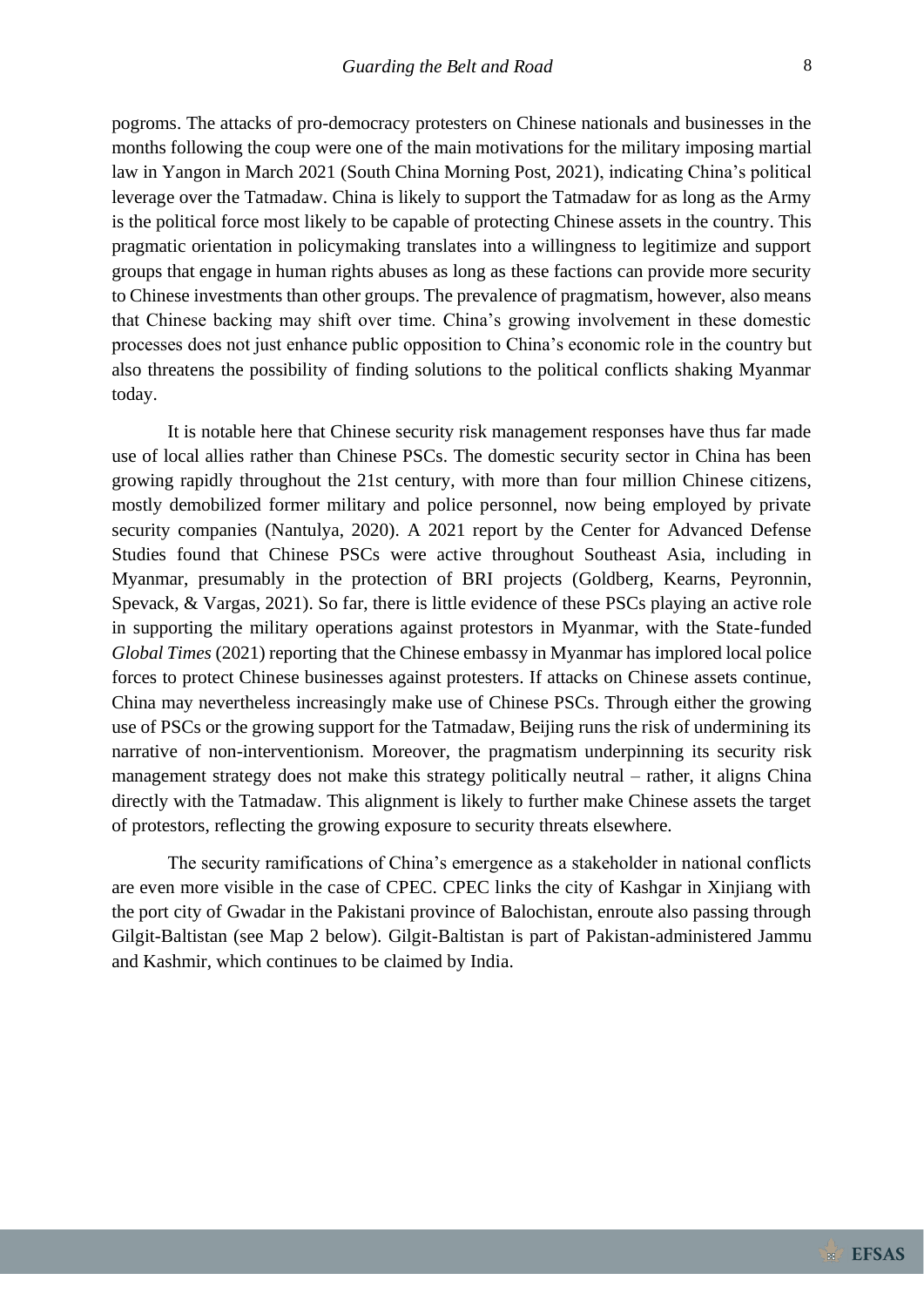

#### Map 2: CPEC's route through Pakistan

Source: BBC (2015)

Following the announcement of the BRI in 2013, militancy in Balochistan has emerged as one of the key threats to Chinese assets in the region. The Pakistani government has fought a decades-long insurgency in Balochistan, most notably against the Balochistan Liberation Army (BLA). According to the Center for International Security and Cooperation (CISAC) at the University of Stanford, the BLA seeks *"independence from Pakistan and to rid the region from foreign exploitation and intervention"* (CISAC, 2019). The origins of the Baloch insurgency lay in a Pakistan-specific context as Baloch militants oppose the privileged role of ethnic Punjabis in Pakistan's political system, with BLA militants engaging in the targeted killings of Punjabi settlers in Balochistan (Dawn, 2011). The origins of the conflict between the BLA and the Pakistani government have thus relatively little to do with Chinese nationals and Chinese infrastructure investments.

China's collaboration with the Pakistani government through CPEC, however, has resulted in Chinese investments and nationals being increasingly seen as political stakeholders in the Baloch conflict, rendering them targets for attacks. For Baloch nationalists, the lack of Baloch input into the planning of CPEC epitomizes the marginalization of Balochistan at the hands of the Punjabi elite (Washiyama, 2020). China's underlying alignment with these elites has evoked a view of China as an *"accomplice in the 'colonisation' of their [the Baloch people's] land"* (Gordon, Tong & Anderson, 2020, p. 25). In May 2019, BLA militants attacked a high-end hotel in Gwadar that Chinese business affiliates were staying in, killing five members of the hotel staff (Notezai, 2019). Attacks on Chinese targets ramped up in 2021: in April, militants attacked a hotel in the Baloch capital of Quetta that the Chinese ambassador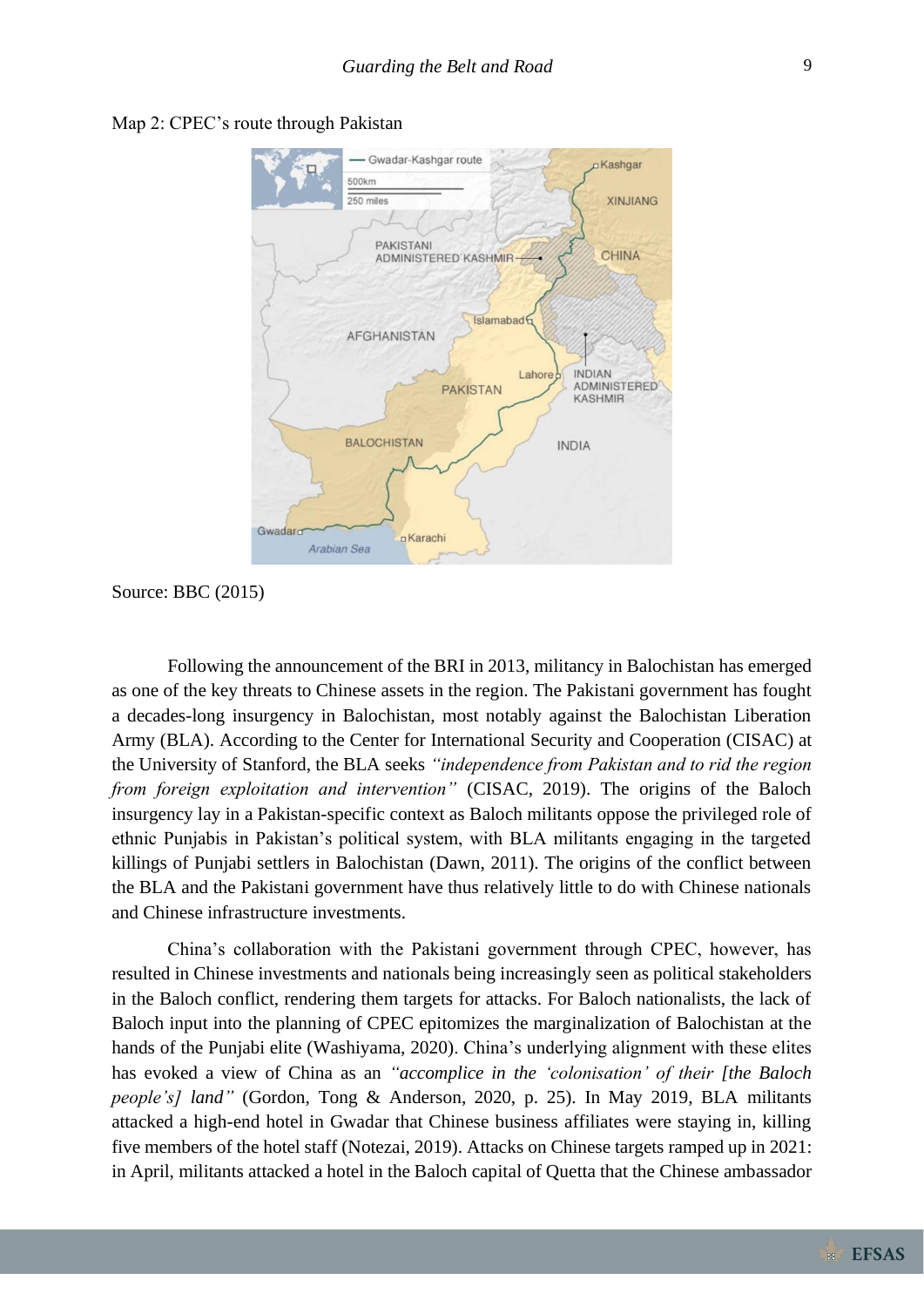was staying in at the time. Although the ambassador was not in the hotel when the attack took place, it still cost the lives of four people (France 24, 2021). In August 2021, a detonation close to a car carrying Chinese workers resulted in the death of two Pakistani children in Gwadar (The Print, 2021). In the past years, the BLA has shown a growing capacity to attack highvalue targets, exposing Chinese nationals to increased risks and putting growing pressure on the Chinese government to protect Chinese workers abroad.

Anti-Chinese attacks have not been restrained to Balochistan either. Violence against Chinese workers in Pakistan occurred as early as 2007, when gunmen killed three Chinese nationals close to Peshawar in the province of Khyber Pakhtunkhwa (Shah, 2021). Khyber Pakhtunkhwa has been the site of the largest attack on Chinese targets to date: in August 2021, a suicide bomber targeting a bus of Chinese workers enroute to a construction site killed 13 people, including nine Chinese nationals (Ahmad & Tian, 2021). The perception of Chinese nationals and projects as an extension of an oppressive central government consequently has direct security ramifications for Beijing.

The greater extent of security exposure in Pakistan relative to Myanmar has seen China employ a more direct risk management strategy that involves the growing deployment of Pakistani units to safeguard Chinese investments. While Chinese PSCs are overtly visible in Myanmar, this is less so the case in Pakistan as Pakistan is home to a highly regulated private security market, with legislation prohibiting foreign PSCs from operating on Pakistani soil (Legerda & Nouwens, 2018). China's capacity to make use of its growing private security sector is thus more restrained in Pakistan than it is in other BRI recipient countries. The existence of PSC-skeptical legislation engenders a need to rely on either Pakistani PSCs or support from Pakistani authorities. In Pakistan, Chinese authorities have successfully lobbied for a reconfiguration of Pakistan's interior security priorities: in August 2016, the Pakistani Ministry of Defense announced the creation of a Special Security Division, comprising of 9,000 members of the Pakistani Army and 6,000 paramilitary forces, that was tasked with *"protecting Chinese workers and projects under CPEC"* (Khan, 2016). Additionally, provincial administrations have deployed police units to protect BRI investments (2,600 police officers in Sindh, 4,200 in Khyber Pakhtunkhwa, and 10,000 members of a Special Protection Unit in Punjab), raising the number of Pakistani security staff directly tasked with protecting BRI projects to almost 32,000 (Legerda & Nouwens, 2018). It also appears likely that Chinese PSCs will start operating in Pakistan if the security situation is not sustainably improved, potentially under the guise of joint ventures with local authorities (Wolf, 2020). The creation and deployment of new security units within Pakistan illustrates that CPEC has direct security implications for both China and Pakistan, highlighting that growing security exposure emerges as a byproduct of economic expansion. In the case of Pakistan, the growing prowess of Islamist terrorist groups within the country may further increase this exposure in the coming years.

CPEC has also had key implications for the triangular relationship between China, India, and Pakistan as the corridor passes through parts of Pakistan-administered Jammu and Kashmir. The construction of CPEC through the disputed territory in Gilgit-Baltistan has been the central factor in India's opposition to the BRI, which has come to undermine projects such as BCIMEC. To be sure, Indian authorities had already expressed hesitancy to engage with the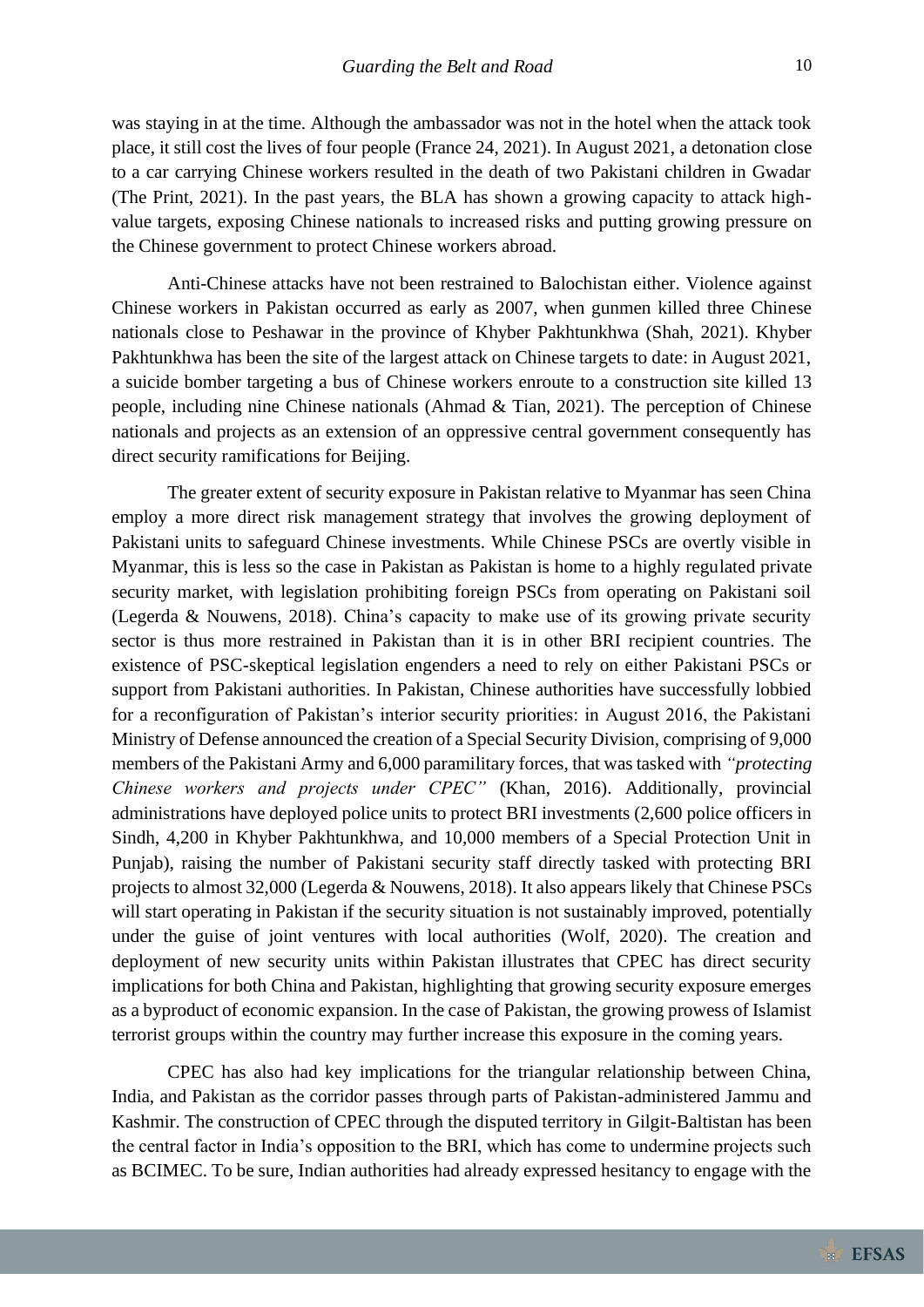BRI before CPEC was announced in April 2015. In March 2015, the Foreign Secretary of India, Jaishankar, suggested that,

*"[t]he key issue [in Asia] is whether we will build our connectivity through consultative processes or more unilateral decisions [...] we cannot be impervious to the reality that others may see connectivity as an exercise in hard-wiring that influences choice".* 

Even prior to CPEC, then, India viewed the BRI as a Chinese attempt to influence the political choices of smaller regional actors through economic incentives. The announcement of CPEC, however, transformed the BRI from a connectivity issue into a national security issue for Indian authorities. Jaishankar's rhetoric on the BRI shifted following the CPEC announcement, with Jaishankar directly referencing the Kashmir question as India's main concern: *"CPEC violates Indian sovereignty because it runs through Pakistan-occupied Kashmir [...] the issue for us is a sovereignty issue"* (quoted in Pant & Passi, 2017, p. 88). This change in rhetoric indicates the centrality of the Jammu and Kashmir conflict for India's strategic thinking vis-à-vis the China-Pakistan axis: as CPEC would change the strategic situation in Pakistan-administered Jammu and Kashmir, CPEC came to embody a direct challenge to India's proclaimed territorial integrity. CPEC investments consequently complicated the strategic dimensions of the conflict over Jammu and Kashmir by increasingly inserting China as a stakeholder in the conflict.

The political volatility of security environments elsewhere threatens to emerge as one of the key obstacles for the BRI in South Asia. To be sure, domestic pressures negatively impacting the future perspective on Chinese projects are not idiosyncratic to South Asia. In Southeast Asian countries with significant ethnic Chinese populations, the growing presence of Chinese workers and infrastructure projects has produced anti-Chinese backlash and generally heightened ethnic tensions (Lam, 2020). In Malaysia in particular, BRI investments and project BRI-related corruption charges have become a focal point of domestic political conversation, contributing to the ousting of Prime Minister Najib Razak in 2018 (Doig, 2019). The perception of Chinese investments being tied to the practices of corrupt national politicians does not just complicate the social position of ethnically Chinese communities but also the future viability of Chinese investments: while imperfect, many countries in South- and Southeast Asia are still democratic, granting the population some capacity to elect a government that is less open towards Chinese investments. The alignment with domestically unpopular leaders and factions may thus threaten the extent of political support for Chinese investments in the years and decades to come.

Considering China's operational focus on ensuring the security of its assets, a volatile security situation may also be one of the factors limiting Chinese economic engagement in Afghanistan following the takeover by the Taliban. In both Myanmar and Pakistan, domestic strife has significantly undermined the capacity of China and recipient countries to deliver projects on time while raising pressures within China to ensure the security of Chinese investments and workers. This domestic volatility would be even greater in Afghanistan given the Taliban's incapacity up until this point to provide effective governance. Although much has been said about China's alleged willingness to extend CPEC to also incorporate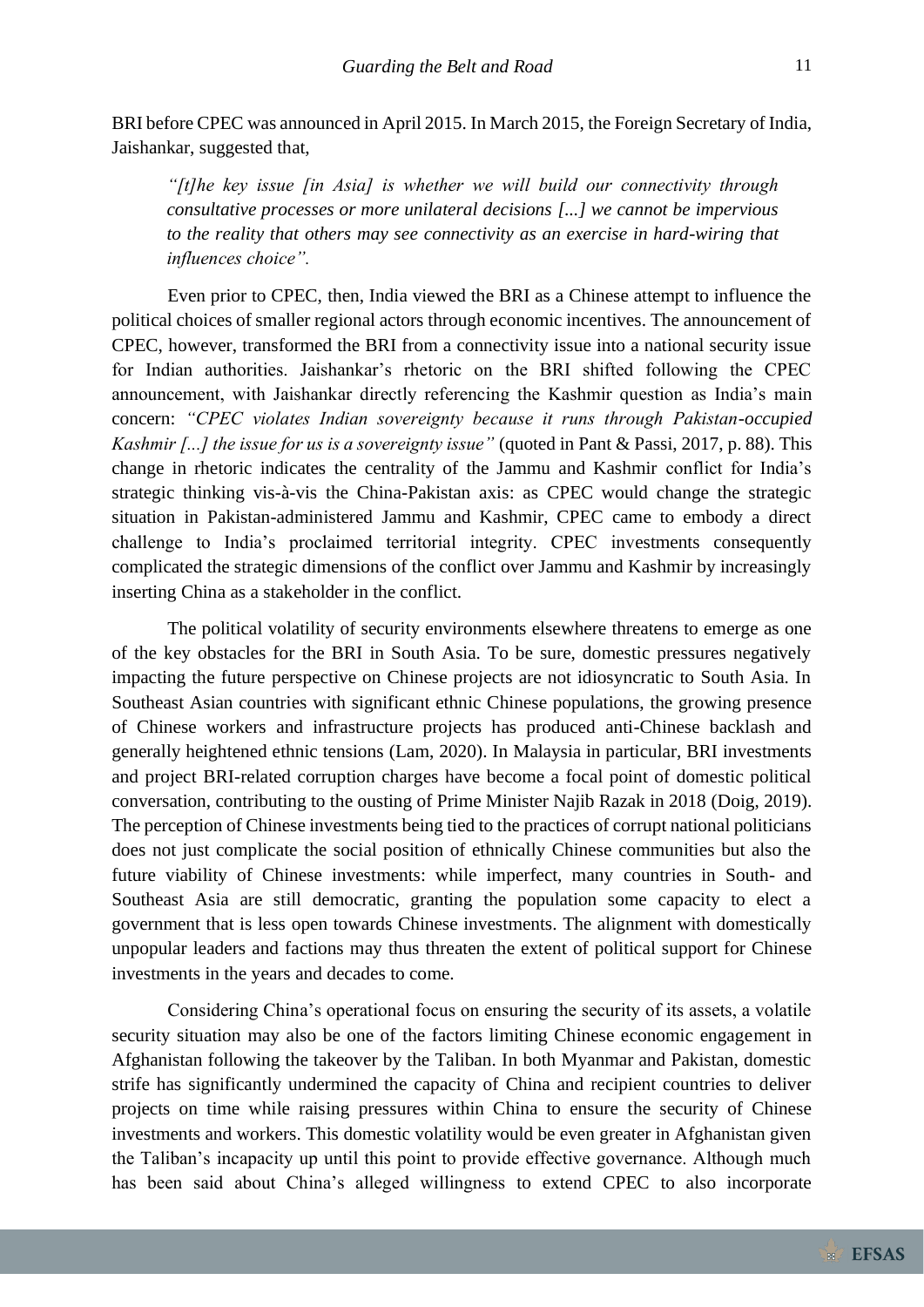Afghanistan, Beijing's experience in Pakistan in particular makes it seem unlikely that China would insert investments and Chinese nationals into a security environment that is significantly less stable than both Pakistan and Myanmar. China will only invest in countries that it feels are sufficiently secure and where it can support actors that can support the safety of both the projects and the workers. This pragmatic focus on stability dominates China's risk management strategy in both Myanmar and Pakistan. That said, China could increase its support for the Taliban if the group manages to successfully consolidate control over Afghanistan.

Lastly, the future trajectory of the BRI will also be shaped by pressures within China. Following the outbreak of the COVID-19 pandemic, China's GDP contracted by 6.8% in the first financial quarter of 2020, the first contraction in national GDP since Deng's Reform Era (Pal & Bhatia, 2020). As the domestic economy contracts, FDI has not been as much of a political priority: a 2021 report by the Oxford Business Group highlights that infrastructure projects connected to the BRI have been negatively impacted by the pandemic, resulting in delays and project interruptions. While the law firm Baker McKenzie (2020) notes that specific components of the BRI, most notably the Digital Silk Road and the Health Silk Road, have persisted and expanded in spite (and perhaps because) of COVID, the significant interruption of global supply chains is likely to hamper Chinese investments abroad for some time to come. While China has handled the economic crisis recovery comparatively well, it appears likely that the investment priorities of SOEs will initially lay with domestic rather than foreign markets. The impact of the pandemic highlights that the future development of the BRI is unlikely to be linear: instead, it will be shaped by various and partially unpredictable factors that will require BRI policy to be flexible over time.

#### **Conclusion**

This paper has analyzed how the BRI exacerbates China's security exposure abroad and how China has sought to manage these security challenges. In South Asia, Beijing has thus far made use of its investment relations to leverage its influence with local authorities to enlist local security forces in the protection of BRI projects. There is potential for this to change in the future, including through the growing usage of Chinese PSCs or the creation of hybrid units that include both PSCs and local security forces. China is still comparatively new to playing a more active security presence beyond China, meaning that the international community is likely to see some dynamic changes in how China manages its risk exposure abroad. The development of risk management strategies must take place in transparent legal frameworks that clearly demarcate the mandates of PSCs in accordance with adequately developed national legal frameworks that clearly make foreign PSCs subject to national law. Furthermore, the international community as a whole must strive for the establishment of an international legal framework that enhances the regulation of globally active PSCs.

The main takeaway from this paper is that China's growing security exposure is a somewhat inevitable byproduct of politico-economic expansionism. It ultimately matters relatively little whether China intends the BRI to have security implications or not: even if it is assumed that this is the case, this does not mean that these implications do not exist in practice.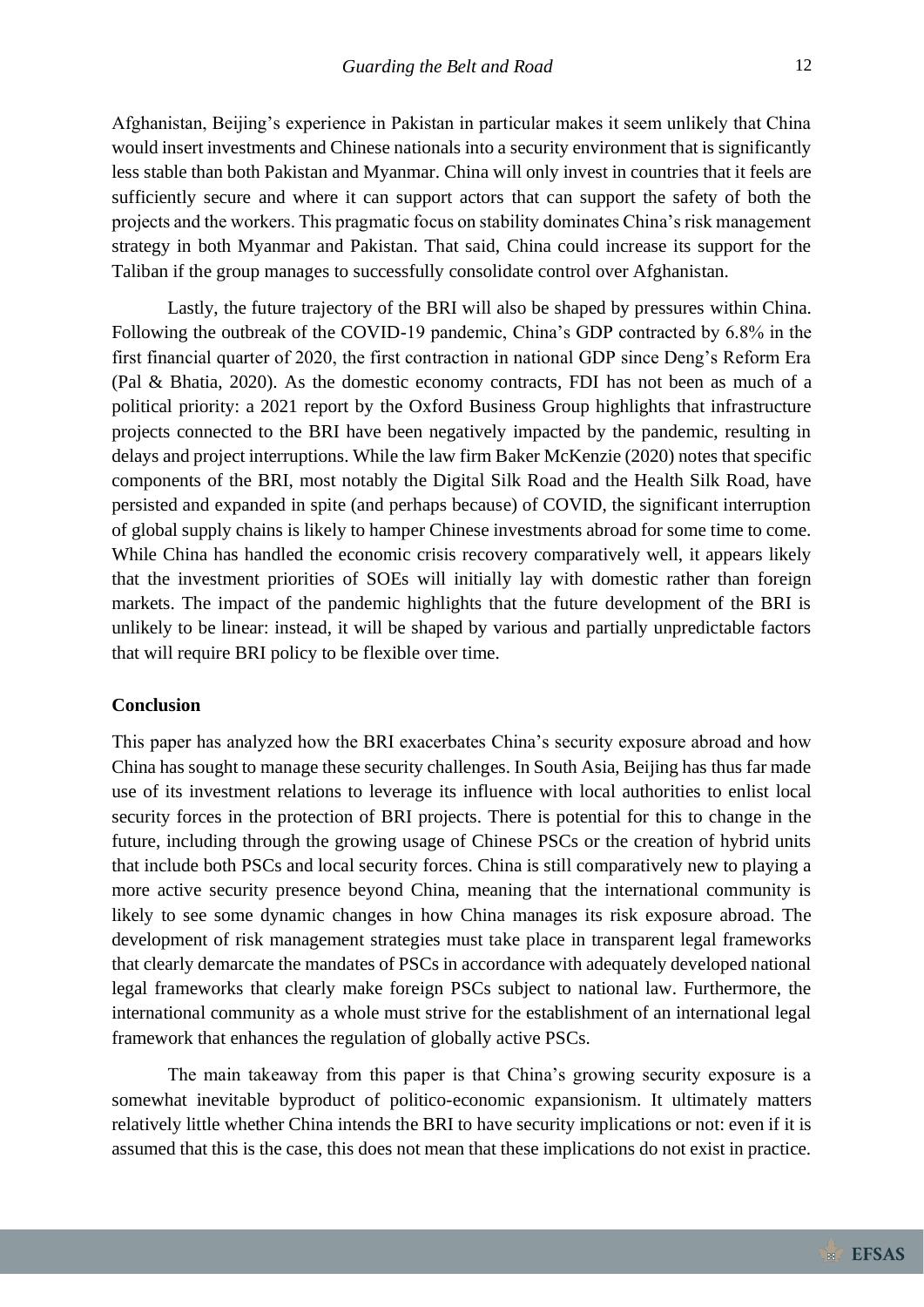In the future, China, BRI recipient States and external actors will have to keep a close eye on how different stakeholders manage these relations on the ground.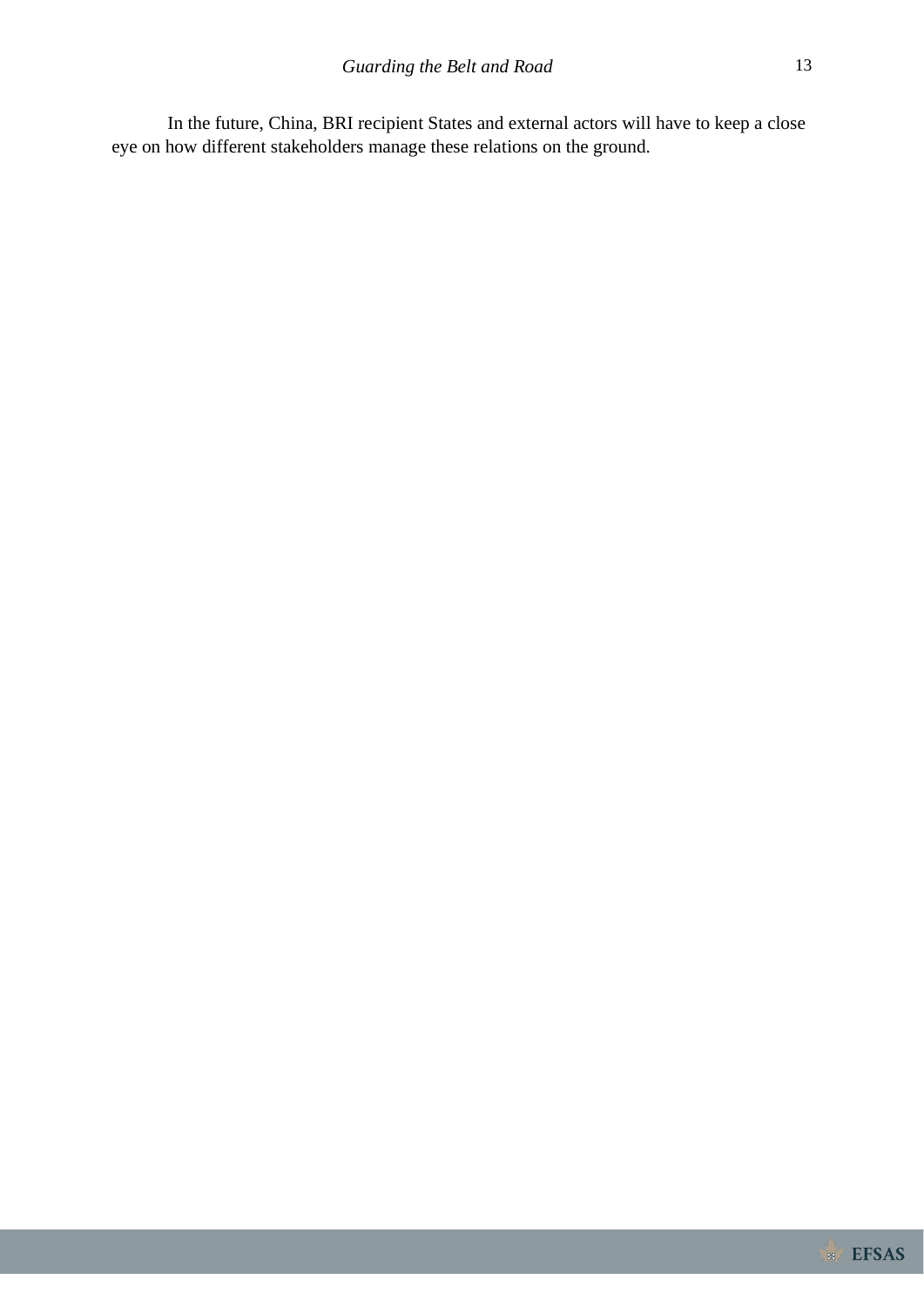#### **References**

- Ahmad, J., & Tian, Y. L. (2021, July 14). *Pakistan bus blast kills 13 including Chinese; Beijing blames bomb* . Retrieved from Reuters: https://www.reuters.com/world/asiapacific/blast-hits-bus-northern-pakistan-killing-8-including-4-chinese-nationalssources-2021-07-14/
- Anwar, A. (2020). South Asia and China's Belt and Road Initiative: Security Implications and Ways Forward. In A. L. Vuving, *Hindsight, Insight, Foresight: Thinking about Security in the Indo-Pacific* (pp. 161-178). Honolulu: Daniel K. Inouye Asia-Pacific Center for Security Studies.
- Aziz, R., & Ahmad, M. B. (2015). *Pakistan's Power Crisis: The Way Forward*. Retrieved from United States Institute of Peace: https://www.usip.org/sites/default/files/SR375- Pakistans-Power-Crisis-The-Way-Forward.pdf
- Baker McKenzie. (2020). *Understanding How COVID-19 Alters BRI*. Retrieved from Baker McKenzie: https://www.bakermckenzie.com/- /media/files/insight/publications/2020/03/covid19-bri-short-report.pdf
- Banerjee, A., & Duflo, E. (2019). *Good Economics for Hard Times: Better Answers to Our Biggest Problems.* Penguin Books.
- BBC. (2015, April 22). *Is China-Pakistan 'silk road' a game-changer?* . Retrieved from BBC: https://www.bbc.com/news/world-asia-32400091
- Center for International Security and Cooperation. (2019). *Balochistan Liberation Army* . Retrieved from Center for International Security and Cooperation: https://cisac.fsi.stanford.edu/mappingmilitants/profiles/balochistan-liberation-army
- China Global Investment Tracker. (n.d.). Retrieved from American Enterprise Institute: https://www.aei.org/china-global-investment-tracker/
- China-Africa Research Initiative. (n.d.). *Data: Chinese workers in Africa*. Retrieved from China-Africa Research Initiative: http://www.sais-cari.org/data-chinese-workers-inafrica
- Dawn. (2011, June 28). *Settlers — caught in crossfire*. Retrieved from Dawn: https://www.dawn.com/news/640059/settlers-caught-in-crossfire-2

De, P. (2014, July). *Strengthening Regional Trade and Production Networks through Transport Connectivity* . Retrieved from Unitd Nations Economic and Social Commission for Asia and the Pacific : https://www.unescap.org/sites/default/files/140903\_Regional%20Connectivity\_Prabir %20De\_Final2.pdf

Doig, W. (2019, January 15). *The Belt and Road Initiative Is a Corruption Bonanza* . Retrieved from Foreign Policy: https://foreignpolicy.com/2019/01/15/the-belt-androad-initiative-is-a-corruption-bonanza/

France 24. (2021, April 22). *Deadly car bombing in Pakistan targets hotel hosting Chinese ambassador* . Retrieved from France 24: https://www.france24.com/en/asiapacific/20210421-deadly-car-bombing-in-pakistan-targets-hotel-hosting-chineseambassador

Funaoile, M. P., Bermudez Jr., J. S., & Kurata, K. (2021, May 6). *Tatmadaw Deploys Chinese-Made UAVs*. Retrieved from Center for Strategic & International Studies: https://www.csis.org/analysis/tatmadaw-deploys-chinese-made-uavs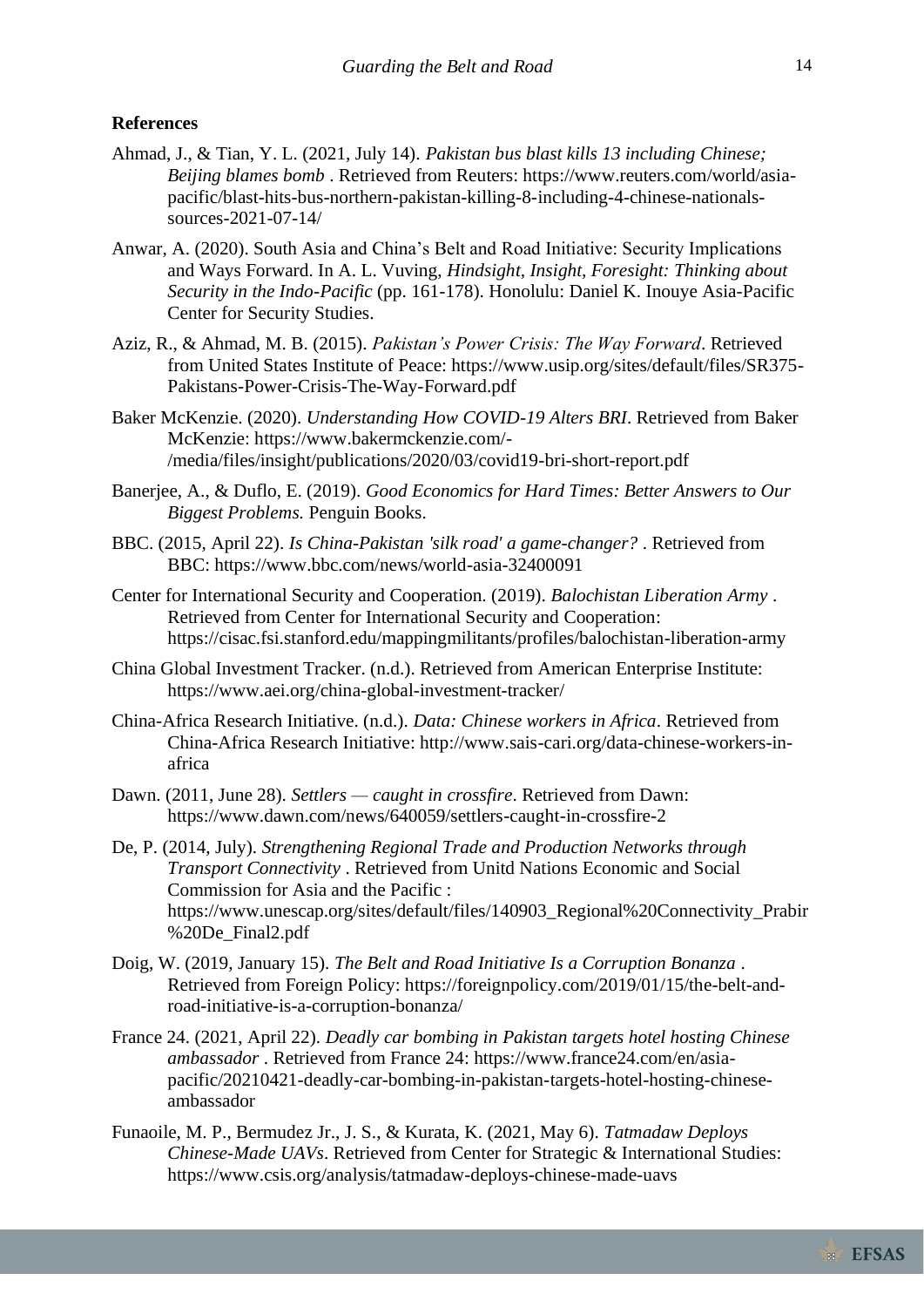- Global Times. (2021, March 18). *To leave or not, Chinese companies are torn in the face of West-incited attacks amid Myanmar political upheaval* . Retrieved from Global Times: https://www.globaltimes.cn/page/202103/1218843.shtml
- Goldberg, C., Kearns, M., Peyronnin, H., Spevack, B., & Vargas, S. (2021). *Zoned Out: A Comprehensive Impact Evaluation of Mekong Economic Development Zones*. Retrieved from Center for Advanced Defense Studies: https://static1.squarespace.com/static/566ef8b4d8af107232d5358a/t/60d3a8ea4aca573 7732bd24c/1624484100387/MekongEDZ\_Final.pdf
- Gordon, D. F., Tong, H., & Anderson, T. (2020, September). *Beyond the Myths – Towards a Realistic Assessment of China's Belt and Road Initiative: The Security Dimension*. Retrieved from The International Institute for Strategic Studies: https://www.iiss.org/blogs/research-paper/2020/09/beyond-the-myths-of-the-bri
- Hassan, G. (2019, April 22). *India's BRI Conundrum* . Retrieved from Centre for Public Policy Research: https://www.cppr.in/articles/indias-bri-conundrum-%EF%BB%BF
- Jaishankar, S. (2015, March 2). *Speech by Foreign Secretary at Raisina Dialogue in New Delhi (March 2, 2015)* . Retrieved from Ministry of External Affairs, Government of India: https://mea.gov.in/Speeches-Statements.htm?dtl/26433/Speech\_by\_Foreign\_Secretary\_at\_Raisina\_Dialo
- Jones, L., & Hameiri, S. (2020, 19 August). *Debunking the Myth of 'Debt-trap Diplomacy': How Recipient Countries Shape China's Belt and Road Initiative*. Retrieved from Chatham House: https://www.chathamhouse.org/2020/08/debunking-myth-debt-trapdiplomacy
- Kanwal, G. (2018). Pakistan's Gwadar Port: A New Naval Base in China's String of Pearls in the Indo-Pacific. In N. Szechenyi, *China's Maritime Silk Road: Strategic and Economic Implications for the Indo-Pacific Region* (pp. 11-16). Center for Strategic and International Studies.
- Khan, R. (2016, August 12). *15,000 troops of Special Security Division to protect CPEC projects, Chinese nationals*. Retrieved from Dawn: https://www.dawn.com/news/1277182
- Kleven, A. (2019, May 6). *Belt and Road: colonialism with Chinese characteristics* . Retrieved from Lowy Institute: https://www.lowyinstitute.org/the-interpreter/belt-androad-colonialism-chinese-characteristics
- Lam, A. (2020, August 15). *Domestic Politics in Southeast Asia and Local Backlash against the Belt and Road Initiative*. Retrieved from Foreign Policy Research Institute: https://www.fpri.org/article/2020/10/domestic-politics-in-southeast-asia-and-localbacklash-against-the-belt-and-road-initiative/
- Latham, A. (2020, July 24). *Offshore Balancing: A Grand Strategy for the China Dream* . Retrieved from The Diplomat: https://thediplomat.com/2020/07/offshore-balancing-agrand-strategy-for-the-china-dream/
- Legerda, H., & Nouwens, M. (2018, August 16). *Guardians of the Belt and Road: The internationalization of China's private security companies*. Retrieved from Mercator Institute for China Studies: https://merics.org/en/report/guardians-belt-and-road
- Mayer, M., & Zhang, X. (2021). Theorizing China-world integration: sociospatial reconfigurations and the modern silk roads. *Review of International Political*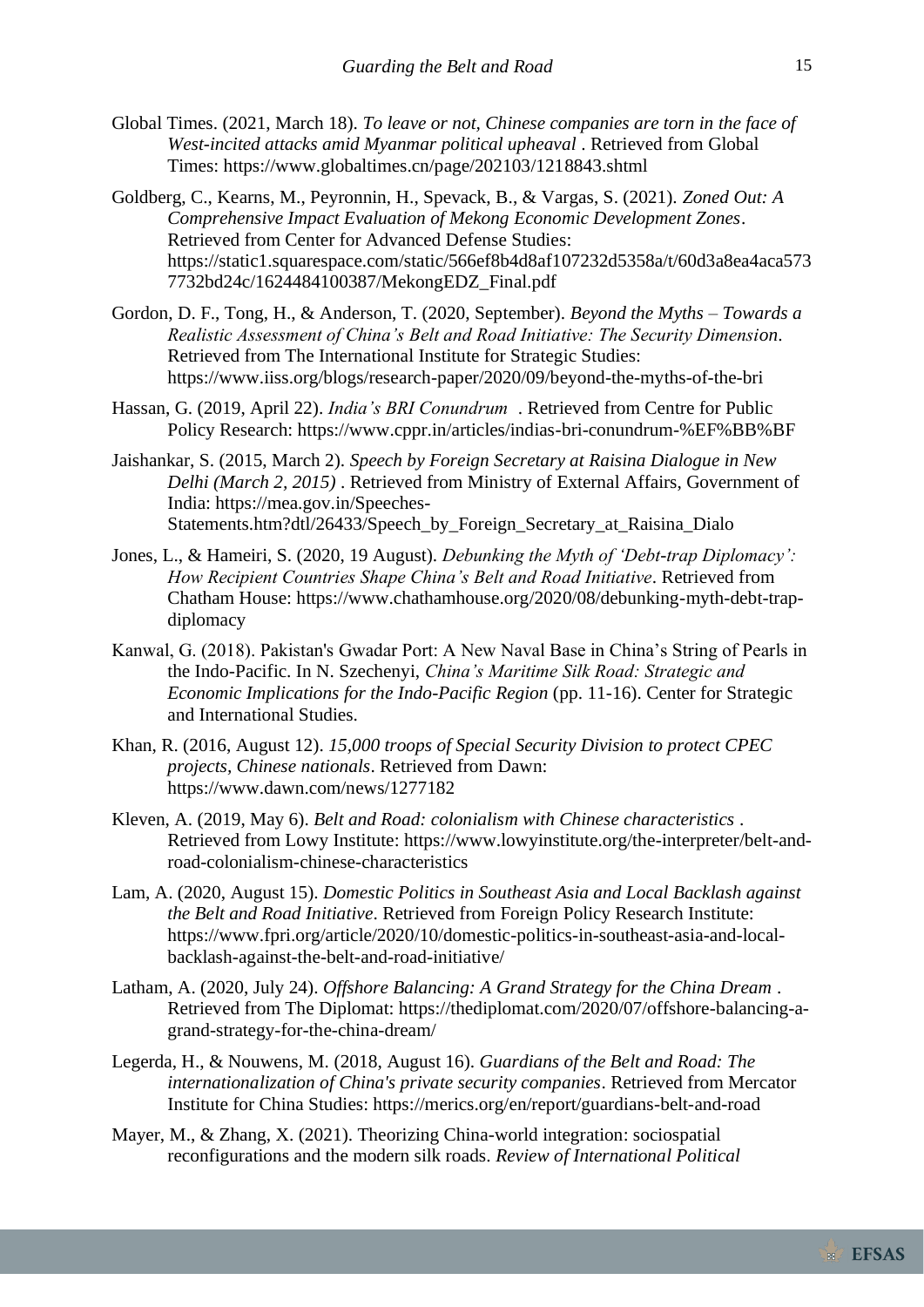*Economy, 28*(4: European Political Economy of Finance and Financialization), 974-1003.

- Myers, L. (2020, May 26). *The China-Myanmar Economic Corridor and China's Determination to See It Through* . Retrieved from Wilson Center: https://www.wilsoncenter.org/blog-post/china-myanmar-economic-corridor-andchinas-determination-see-it-through
- Myers, L. (2021, September 10). *China Is Hedging Its Bets in Myanmar* . Retrieved from Foreign Policy: https://foreignpolicy.com/2021/09/10/china-myanmar-coup-nationalleague-for-democracy/
- Nantulya, P. (2020, October 8). *Chinese Security Contractors in Africa*. Retrieved from Carnegie Endowment for International Peace: https://carnegieendowment.org/2020/10/08/chinese-security-contractors-in-africapub-82916
- Notezai, M. A. (2019, May 30). *Will Balochistan Blow Up China's Belt and Road?* . Retrieved from Foreign Policy: https://foreignpolicy.com/2019/05/30/willbalochistan-blow-up-chinas-belt-and-road/
- Notezai, M. A. (2021, February 16). *What Happened to the China-Pakistan Economic Corridor?* . Retrieved from The Diplomat: https://thediplomat.com/2021/02/whathappened-to-the-china-pakistan-economic-corridor/
- OECD. (2018). *China's Belt and Road Initiative in the Global Trade, Investment and Finance Landscape*. Retrieved from OECD: https://www.oecd.org/finance/Chinas-Belt-and-Road-Initiative-in-the-global-trade-investment-and-finance-landscape.pdf
- Oxford Business Group. (2021, January 28). *Has Covid-19 prompted the Belt and Road Initiative to go green?* . Retrieved from Oxford Business Group: https://oxfordbusinessgroup.com/news/has-covid-19-prompted-belt-and-roadinitiative-go-green
- Pal, D. (2021, October 13). *China's Influence in South Asia: Vulnerabilities and Resilience in Four Countries*. Retrieved from Carnegie Endowment for International Peace: https://carnegieendowment.org/2021/10/13/china-s-influence-in-south-asiavulnerabilities-and-resilience-in-four-countries-pub-85552
- Pal, D., & Bhatia, R. (2020, May). *The BRI in Post-Coronavirus South Asia*. Retrieved from Carnegie India: https://carnegieendowment.org/files/Pal\_Corona\_BRI4.pdf
- Pant, H. V., & Passi, R. (2017). India's Response to China's Belt and Road Initiative. *Asia Policy*, 88-95.
- Ramachandran, S. (2021, March 25). *China and the Myanmar Junta: A Marriage of Convenience* . Retrieved from Jamestown Foundation: https://jamestown.org/program/china-and-the-myanmar-junta-a-marriage-ofconvenience/
- Sacks, D. (2021, March 24). *Countries in China's Belt and Road Initiative: Who's In And Who's Out* . Retrieved from Council on Foreign Relations: https://www.cfr.org/blog/countries-chinas-belt-and-road-initiative-whos-and-whosout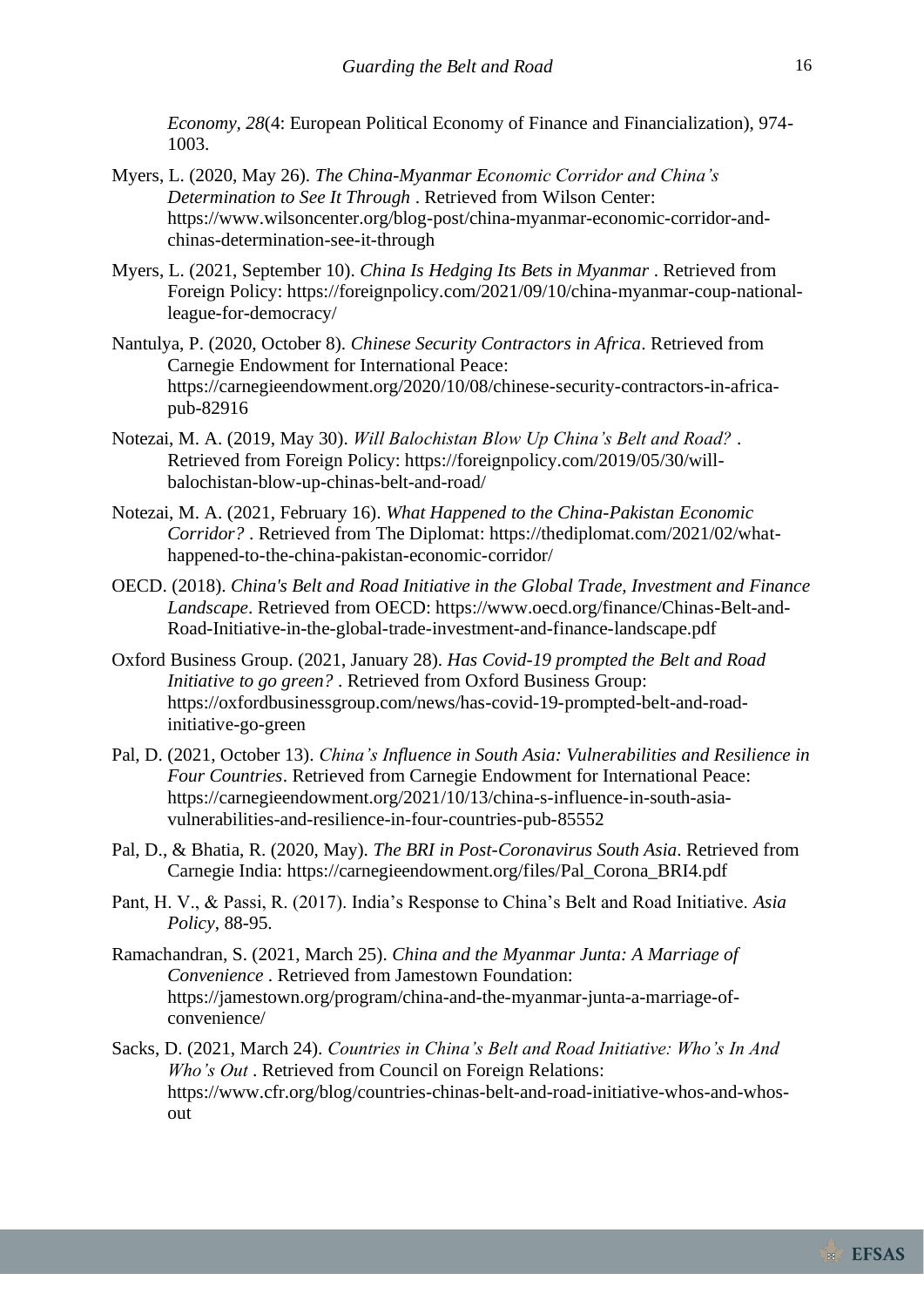- Shah, S. (2021, July 15). *History of attacks, accidents involving Chinese nationals working in Pakistan* . Retrieved from The News: https://www.thenews.com.pk/print/864462 history-of-attacks-accidents-involving-chinese-nationals-working-in-pakistan
- South China Morning Post. (2021, March 15). *After attacks on Chinese businesses, Myanmar imposes 'full martial law' in Yangon* . Retrieved from South China Morning Post: https://www.scmp.com/news/asia/southeast-asia/article/3125424/after-attackschinese-businesses-myanmar-imposes-full
- Stockholm International Peace Research Institute. (2021, December 15). *SIPRI Arms Transfers Database*. Retrieved from Stockholm International Peace Research Institute: https://armstrade.sipri.org/armstrade/html/export\_values.php
- Than, T. M. (2003). Myanmar and China: A Special Relationship? *Southeast Asian Affairs*, 189-210.
- The Print. (2021, August 21). *Suicide bomber attacks bus carrying Chinese nationals in Balochistan, 2 children killed* . Retrieved from The Print: https://theprint.in/world/suicide-bomber-attacks-bus-carrying-chinese-nationals-inbalochistan-2-children-killed/719710/
- The Straits Times. (2021, February 2). *Myanmar coup just a 'Cabinet reshuffle': Chinese state media* . Retrieved from The Straits Times: https://www.straitstimes.com/asia/east-asia/myanmar-coup-just-a-cabinet-reshufflechinese-state-media
- Washiyama, Y. (2020, July 24). *Balochi Militants Take Aim at Chinese Interests* . Retrieved from The Diplomat: https://thediplomat.com/2020/07/balochi-militants-take-aim-atchinese-interests/
- Wolf, S. O. (2020, March 10). *The Growing Security Dimension of the China-Pakistan Economic Corridor* . Retrieved from Italian Institute for International Political Studies: https://www.ispionline.it/en/pubblicazione/growing-security-dimensionchina-pakistan-economic-corridor-25316
- Yhome, K. (2017, February 10). *The BCIM economic corridor: Prospects and challenges* . Retrieved from Observer Research Foundation: https://www.orfonline.org/research/the-bcim-economic-corridor-prospects-andchallenges/
- Yhome, K. (2019, April). *Understanding China's response to ethnic conflicts in Myanmar* . Retrieved from Observer Research Foundation: https://www.orfonline.org/research/understanding-chinas-response-to-ethnicconflicts-in-myanmar-49759/
- Zhang, D., & Yin, J. (2019, July 2). *China's Belt and Road Initiative, from the inside looking out*. Retrieved from Lowy Institute: https://www.lowyinstitute.org/theinterpreter/china-s-belt-and-road-initiative-inside-looking-out
- Zhang, F. (2019). *In the Dark: How Much Do Power Sector Distortions Cost South Asia?* Retrieved from South Asia Development Forum, World Bank: https://openknowledge.worldbank.org/bitstream/handle/10986/30923/211154ov.pdf
- Zin, M. (2012). Burmese Attitude toward Chinese: Portrayal of the Chinese in Contemporary Cultural and Media Works. *Journal of Current Southeast Asian Affairs, 31*(1), 115- 131.